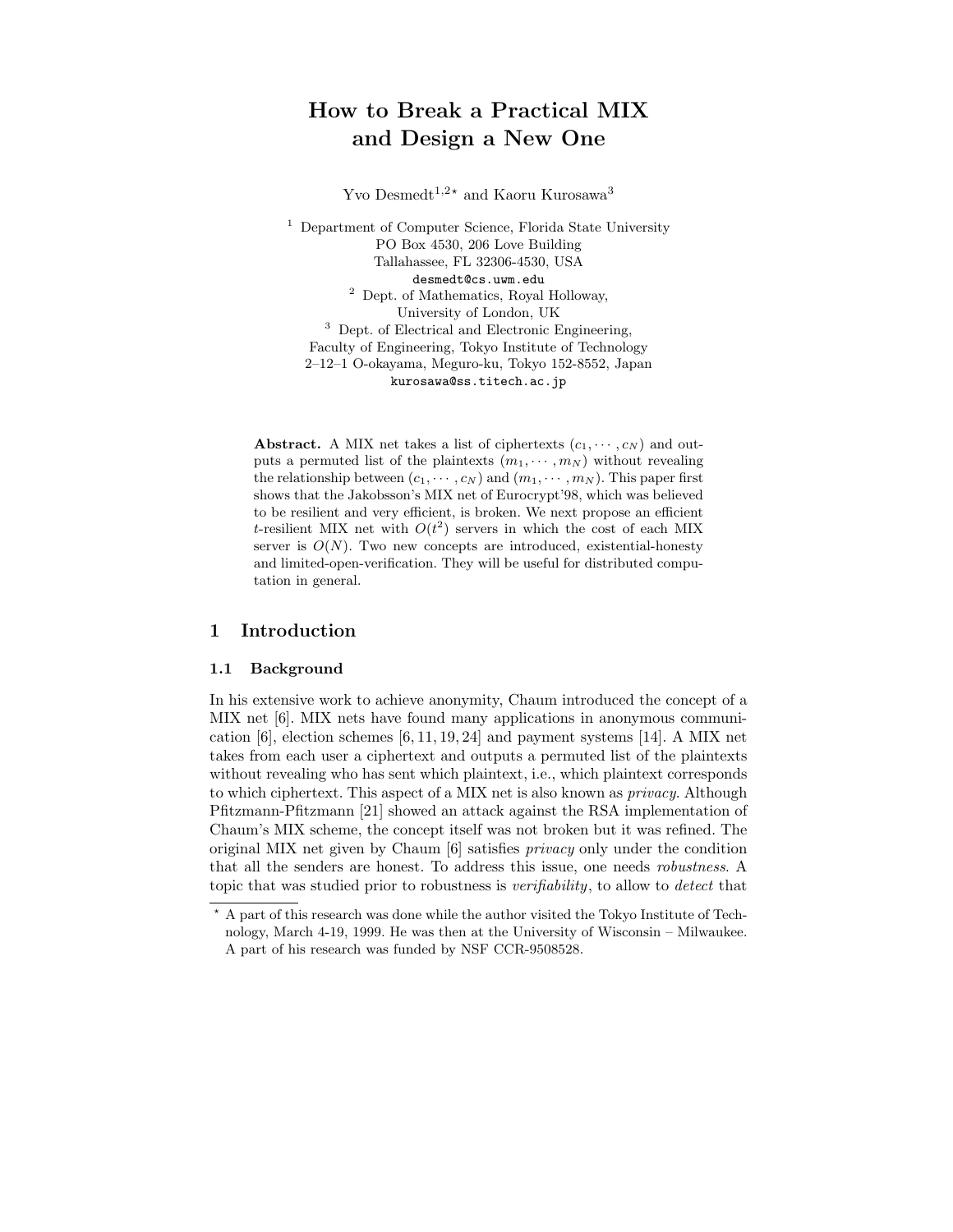the output of the MIX net is incorrect. If an outsider can verify this, the scheme is called universally verifiable.

Before surveying robustness and verifiability, another problem of Chaum's MIX net based on RSA should be pointed out, which is that the size of each ciphertext  $c_i$  is long, i.e., proportional to the total number of MIX servers. Park et al. overcame this problem by using the ElGamal encryption scheme so that the size of each  $c_i$  became independent of the number of MIX servers [19]. Almost all MIX nets proposed from then on are based on the ElGamal encryption scheme.

A general method to achieving verifiability is to have each MIX server prove that it behaved correctly in zero knowledge. Sako and Kilian [24] showed such an efficient proof system for Park et al.'s MIX net. The above MIX nets are, however, not *robust*. If at least one MIX server stops, then the entire system stops. Ogata et al. showed the first MIX net satisfying privacy, verifiability and robustness [18]. We call a scheme satisfying all these properties *resilient*.

For comparison, we focus on the random permutation stage of the MIX net because almost all known resilient MIX nets consist of two stages, a random permutation stage and a threshold decryption stage. Also, there are some cases where we want a permutation, but not a decryption. If a MIX net does a permutation only, it is possible that the MIX servers do not need to know the decryption key, which is an advantage.

Now in Ogata et al.'s MIX net, the computational cost of each MIX server is  $O(\kappa t)$ , where N is the number of users,  $\kappa$  is the security parameter and t stands for the threshold number of untrusted MIX servers. Subsequently, Abe showed a more efficient resilient MIX net which is also universally verifiable in which the external verifier's cost is reduced to  $O(\kappa N)$  [1].

At the same time, Jakobsson showed a very efficient resilient MIX net at Eurocrypt '98 [13] (but not universally verifiable). Later, he showed a more efficient MIX net at PODC'99 [15]. In these schemes, the computational cost of each MIX server is  $O(tN)$ .

Recently Abe [2, 3] showed his second resilient MIX net which is efficient for a small number of users. In this MIX net, the complexity is  $O(tN \log N)$ . Jakobsson and Juels showed a MIX net which has the same advantage [16]. In their MIX net, the cost of each MIX server is  $O(tN \log^2 N)$ . Since these complexities grow faster in N than the other schemes, these schemes suit small N.

### 1.2 Our Contribution

This paper first shows that the Jakobsson's first MIX net (presented at Eurocrypt'98) [13], which was believed to be resilient and very efficient, is not robust. We present an attack such that at least one malicious MIX server can prevent computing the correct output. We exploit a homomorphic property of Jakobsson's Eurocrypt '98 scheme to attack it. Observe that we make no claims about other MIX networks, such as the PODC'99 Jakobsson paper [15].

We also propose a new and very efficient resilient MIX net (but it is not universally verifiable). To obtain this scheme, we introduce three new concepts: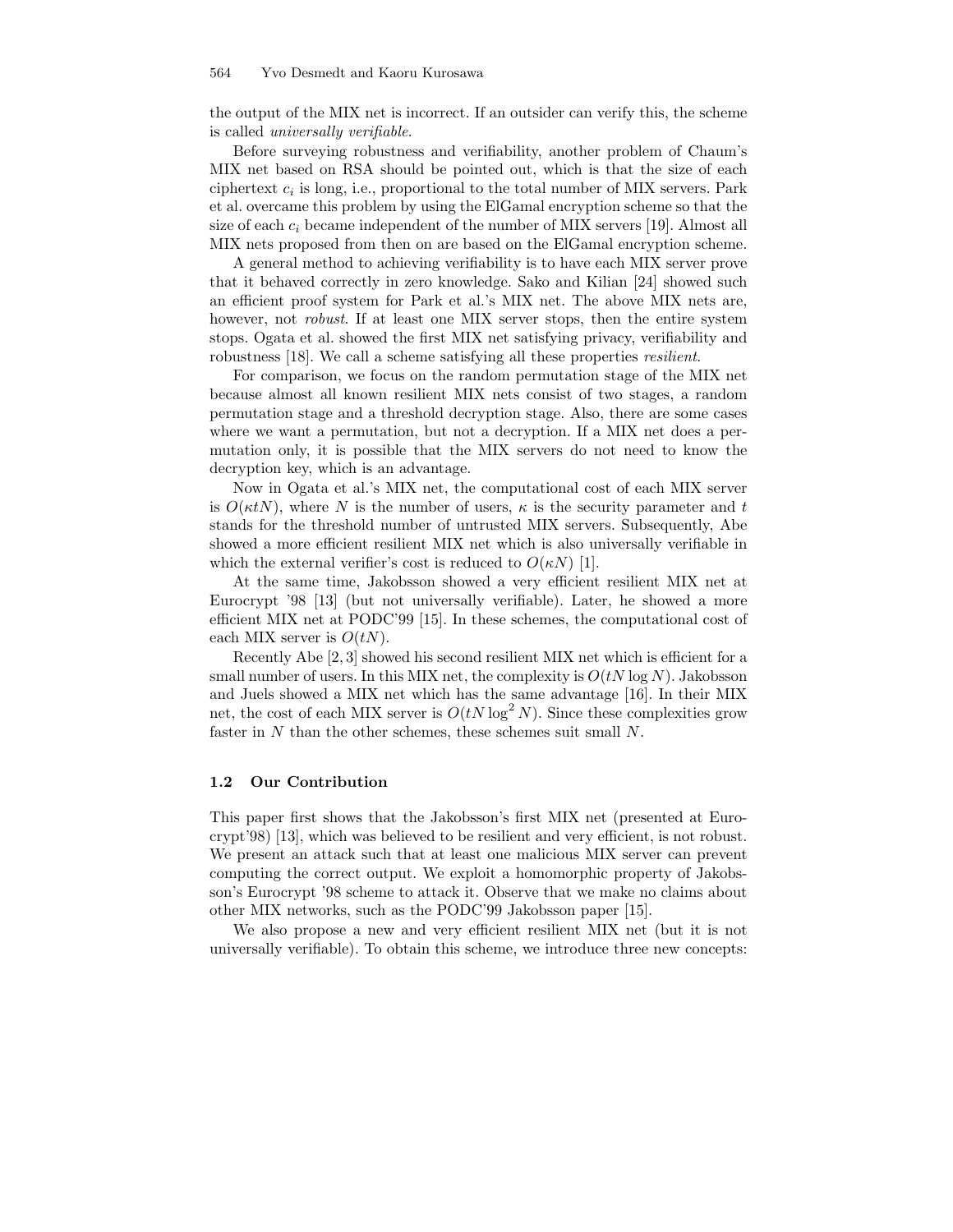- Work-sharing-MIX in which (significantly) more MIX servers are being used than one trusts. In threshold schemes a tradeoff is used between reliability and privacy. The motivation of work-sharing-MIX is to have a tradeoff between the number of MIX severs and the computational effort per MIX sever. When  $N$  is large (as in national elections), and one wants a sufficiently high security (i.e., a large  $t$ ), then the computational effort of existing schemes may be prohibitive. We share the computational effort over several machines while maintaining the requirements as privacy, robustness and verifiability.
- Existential-honesty divides the MIX servers into blocks of which we can guarantee that one is free of dishonest MIX servers, assuming the number of dishonest MIX servers is bounded by t.
- Limited-open-verification is the opposite of zero-knowledge. To prove that a computation has been done correctly the party that did the computation in a block will open the secret it used. However, she will only open this to the members in the same block.

More details are given later on. Those concepts may be useful in other contexts such as secure distributed computation. We achieve 100% robustness in contrast with prior schemes (i.e. the probability of the failure of robustness is 0).

Although the total computational cost of our scheme is comparable to the one of Jakobsson's MIX net of PODC'99 [15] (i.e.  $O(t^2N)$ ), the computational cost of each MIX server is significantly smaller (i.e.  $O(N)$ ) in ours versus the one in Jakobsson's scheme  $(O(tN))$ . To achieve this we need  $O(t^2)$  MIX servers rather than the usual  $O(t)$ . This introduces several open problems, which we discuss in Sect. 6.

Other details, such as the computational complexity assumptions we need to prove privacy are discussed later on.

# 2 Model of MIX Net

#### 2.1 Model and Definitions

In the model of MIX nets, there exist three types of participants: users, a bulletin board, and the MIX servers.

- 1. The users post encrypted messages  $(c_1, \dots, c_N)$  to the *bulletin board*.
- 2. After the bulletin board fills up, or after some other triggering event occurs, the mix servers compute a randomly permuted list of decryptions  $(m_1, \dots, m_N)$  of all valid encryptions posted on the bulletin board.

MIX nets must satisfy privacy, verifiability and robustness. Suppose that at most t among v MIX servers and at most  $N-2$  among N senders are malicious. Then we say that a MIX net satisfies :

– *t-privacy* if the relationship between  $(c_1, \dots, c_N)$  and  $(m_1, \dots, m_N)$  is kept secret.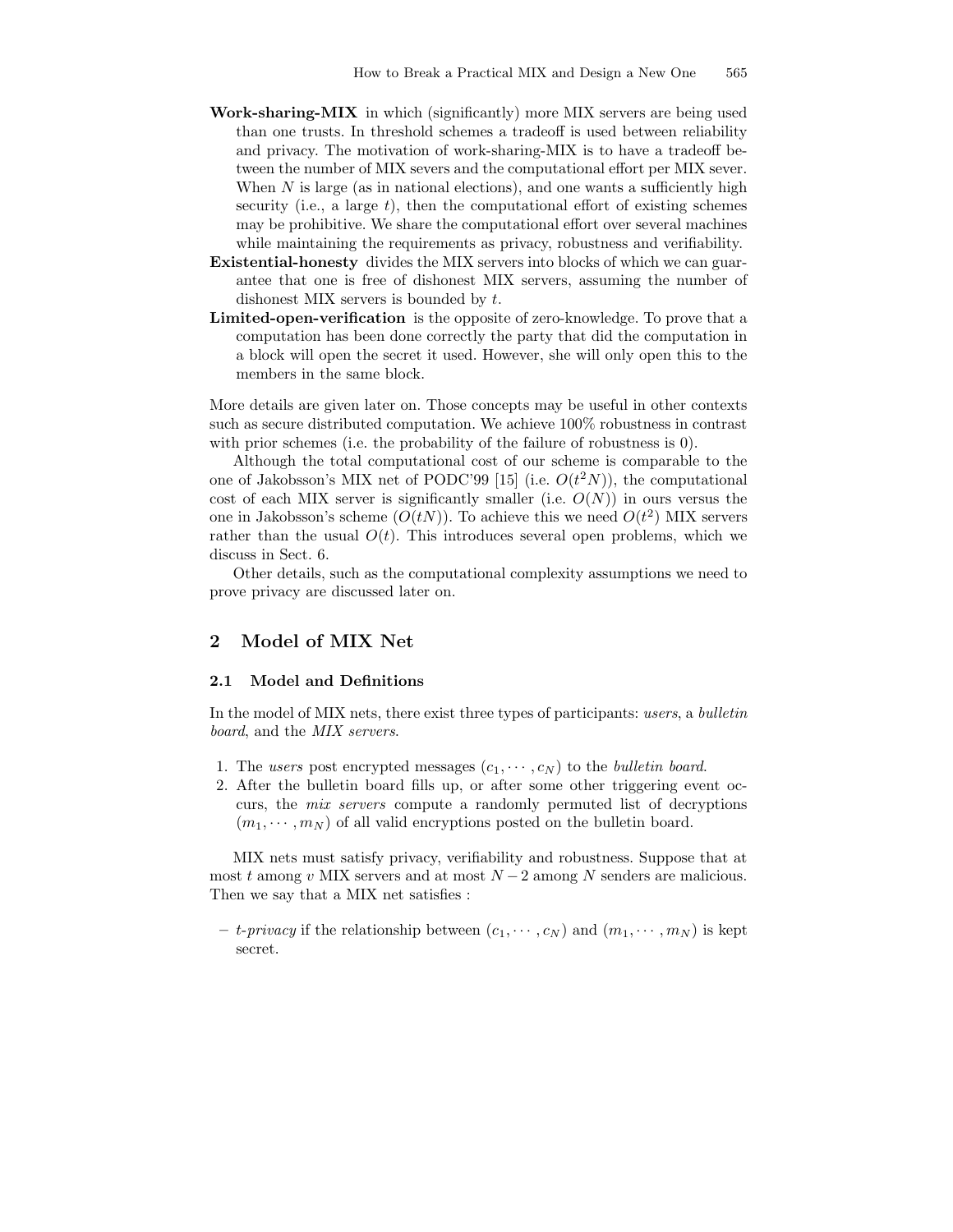- $t$ -verifiability if an incorrect output of the MIX net is detected with overwhelming probability.
- t-robustness if it can output  $(m_1, \dots, m_N)$  correctly with overwhelming probability.

We say that a MIX net is *t-resilient* if it satisfies *t*-privacy, *t*-verifiability and t-robustness.

#### 2.2 ElGamal Based Encryption Scheme for Users

ElGamal based encryption scheme was commonly used in some of the previous robust MIX nets [18, 1, 13]. Let p be a safe prime, i.e.,  $p, q$  be primes such that  $p = 2q + 1$ , and g be a generator of  $G_q$ . Let  $y = g^x \mod p$ , where x is a secret key. The public key is  $(p, q, g, y)$ .

The MIX servers share a secret key x using a  $(t+1, v)$  threshold scheme [27], where  $v$  denotes the number of MIX servers.

To encrypt a value  $m \in G_q$ , a random number  $\gamma \in u \, Z_q$  is chosen and the ciphertext  $(a, b) = (g^{\gamma}, my^{\gamma})$  is calculated. For decryption,  $m = b/a^{x}$  is calculated by a threshold decryption scheme [?,20, 12]

As pointed out by Jakobsson, to guarantee that  $m \in G_q$ , we should let  $m = (M | p)M$  for an original message  $M \in [1 \dots (p-1)/2]$ , where  $(M | p)$  is the Jacobi symbol of M.

### 2.3 Non-malleable ElGamal

Malicious users may post copies or correlated ciphertexts of some encrypted messages of honest users (repeated ciphertext attack). They can then determine (with some probability) what the decryption of the attacked message was, by counting repeats or correlations in the output list. Therefore, it is necessary to use a non-malleable encryption scheme. A public key cryptosystem is said to be non-malleable [9] if there exists no probabilistic polynomial time (p.p.t.) adversary such that given a challenge ciphertext  $c$ , he can output a different ciphertext c' such that the plaintexts  $m, m'$  for  $c, c'$  are meaningfully related. (For example,  $m' = m + 1$ .)

Tsiounis and Yung [28], and independently Jakobsson [13], showed a nonmalleable ElGamal encryption scheme by combining Schnorr's signature scheme [25] with ElGamal encryption scheme under some cryptographic assumption in the random oracle model. Jakobsson used the non-malleable ElGamal encryption scheme in his MIX net for users' encryption to prevent the repeated ciphertext attack [13]. (For a detailed study of the security consult [26].) We also use this scheme in our MIX net of Sect. 4.

# 3 An Attack for Jakobsson's Practical MIX

In this section, we show how to break the Jakobsson's MIX net of Eurocrypt'98 [13], which was believed to be *t*-resilient and very efficient.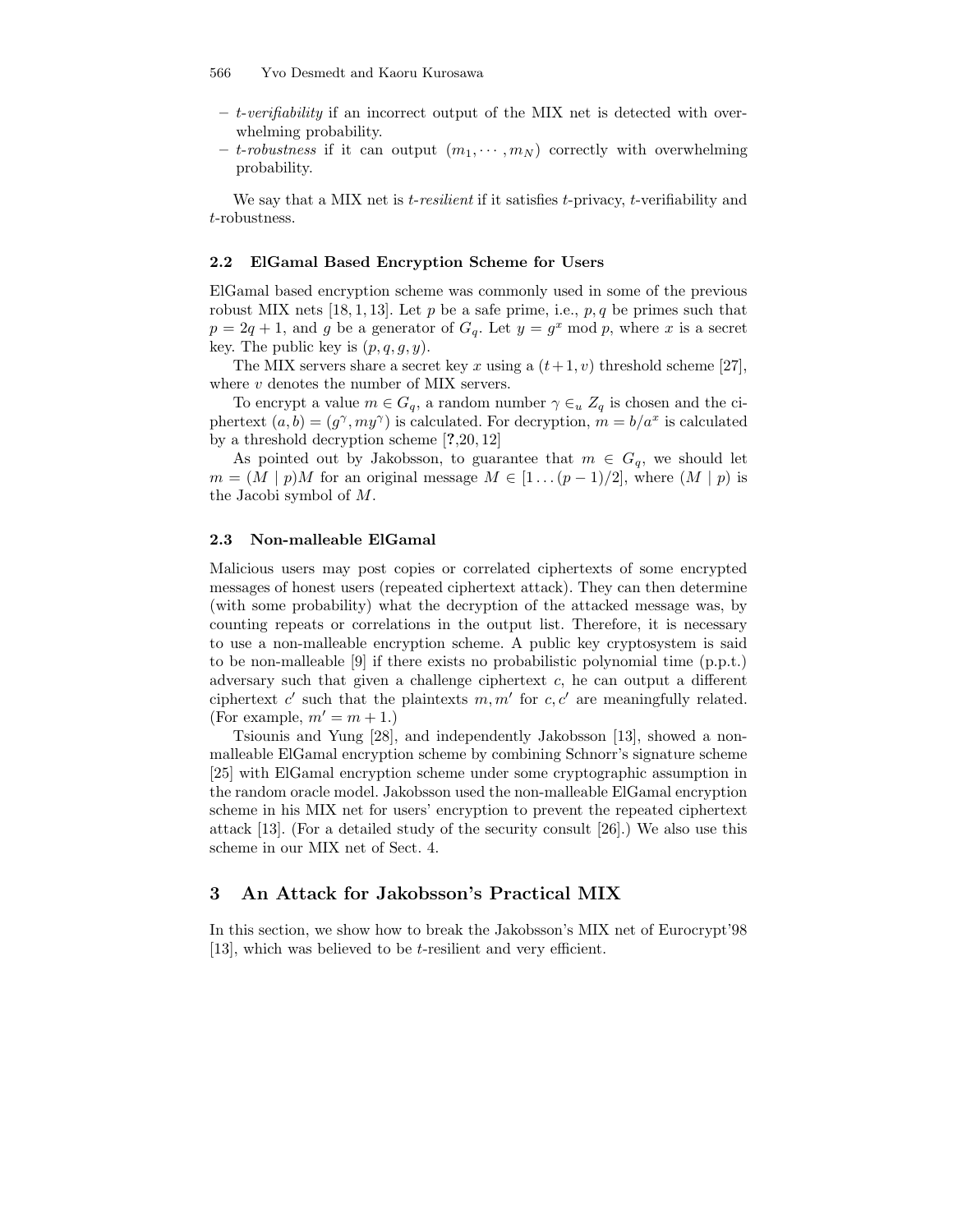Jakobsson first showed that a MIX net is obtained by using MIXEXP which takes a list of items  $\bar{\mu} = (c_1, \ldots, c_N)$  and robustly computes a permutation  $(c_1^{\delta}, \ldots, c_N^{\delta})$ . To avoid cut and choose methods, Jakobsson [13] developed a subprotocol in which each MIX server proves that the product of his input elements and the product of his output elements satisfy a certain relation. However, this does not imply proving that each MIX server behaved correctly even if the subprotocol is combined with his other subprotocols. We show an attack such that all the output elements of a MIX server can be affected in a proper way. We also exploit a homomorphic property of his scheme to attack it.

His MIX net is not robust if the MIXEXP is not robust. Therefore, the details of MIXEXP are given in Sect. 3.1. Our attack is given in Sect. 3.2.

If the reader is not interested or is already familiar with his scheme, he can go directly to Sect. 3.2.

### 3.1 Structure of the Scheme Attacked [13]

Let

$$
\Delta_j = g^{\delta_j} \tag{1}
$$

be the public information of a MIX server  $j,$  where  $\delta_j$  is his secret. Define

$$
\delta \stackrel{\triangle}{=} \prod_{j \in Q} \delta_j,\tag{2}
$$

where Q denotes a quorum. MIXEXP takes a list of items  $\bar{\mu} = (c_1, \ldots, c_N)$  and robustly computes a permutation  $(c_1^{\delta}, \ldots, c_N^{\delta}).$ 

Jakobsson then showed an efficient implementation of MIXEXP. It consists of four protocols, Blinding I, Blinding II, Unblinding I and Unblinding II. For simplicity, let  $Q = \{1, 2, \dots, t+1\}$ . For a list  $\bar{\xi} = (d_1, \dots, d_N)$  and  $e \in Z_q$ , define

$$
\bar{\xi}^e \stackrel{\triangle}{=} (d_1^e, \dots, d_N^e).
$$

Let  $\kappa$  be a security parameter.

$$
\bar{\mu} \longrightarrow \boxed{1}
$$
\n
$$
\vdots
$$
\n
$$
\rightarrow \pi_{I_{1}}(\bar{\mu}^{\rho_{I_{1}}}) \longrightarrow \boxed{2}
$$
\n
$$
\vdots
$$
\n
$$
\rightarrow \pi_{I_{\kappa_{1}}}(\bar{\mu}^{\rho_{I_{\kappa_{1}}}}) \longrightarrow \boxed{2}
$$
\n
$$
\vdots
$$
\n
$$
\downarrow \pi_{I_{\kappa_{2}} \circ \pi_{I_{\kappa_{1}}}(\bar{\mu}^{\rho_{I_{\kappa_{2}}\rho_{I_{\kappa_{1}}}}}) \longrightarrow \cdots
$$

Fig. 1. Blinding I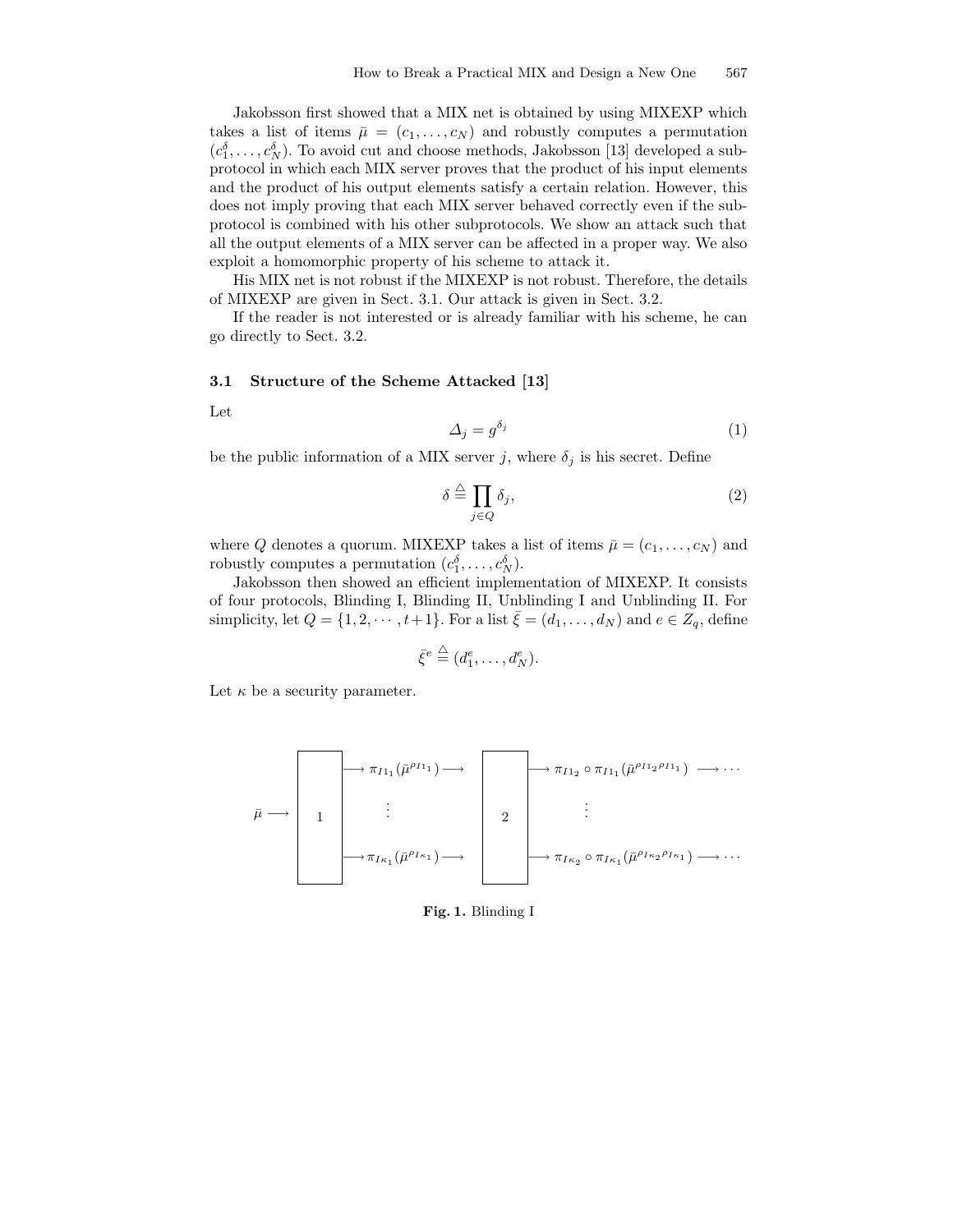568 Yvo Desmedt and Kaoru Kurosawa

**Blinding I:** (see Fig. 1) For  $1 \leq \lambda \leq \kappa$ ,

1. MIX server 1 chooses a random number  $\rho_{I\lambda_1}$  and a random permutation  $\pi_{I\lambda_1}$ . He then computes

$$
\pi_{I\lambda_1}(c_1^{\rho_{I\lambda_1}},c_2^{\rho_{I\lambda_1}},\cdots,c_N^{\rho_{I\lambda_1}}).
$$

2. MIX server 2 chooses a random number  $\rho_{I\lambda_2}$  and a random permutation  $\pi_{I\lambda_2}$ . He then computes

$$
\pi_{I\lambda_2} \circ \pi_{I\lambda_1}(c_1^{\rho_{I\lambda_1}\rho_{I\lambda_2}}, c_2^{\rho_{I\lambda_1}\rho_{I\lambda_2}}, \cdots, c_N^{\rho_{I\lambda_1}\rho_{I\lambda_2}}),
$$

and so on.

The final output (in Blinding I) from MIX server  $t + 1$  is:

$$
\bar{\mu}_{I\lambda} \stackrel{\triangle}{=} \pi_{I\lambda}(c_1^{\rho_{I\lambda}}, c_2^{\rho_{I\lambda}}, \cdots, c_N^{\rho_{I\lambda}}),\tag{3}
$$

where

$$
\pi_{I\lambda} \stackrel{\triangle}{=} \prod_{j\in Q} \pi_{I\lambda j}, \quad \rho_{I\lambda} \stackrel{\triangle}{=} \prod_{j\in Q} \rho_{I\lambda j}.
$$

That is, MIXEXP outputs  $\bar{\mu}_{I1}, \cdots, \bar{\mu}_{I\kappa}$  on input  $\bar{\mu}$  in Blinding I.

$$
\bar{\mu}_{I1} \rightarrow \begin{bmatrix} \overbrace{\phantom{a}} & \overbrace{\phantom{a}} & \overbrace{\phantom{a}} & \overbrace{\phantom{a}} & \overbrace{\phantom{a}} & \overbrace{\phantom{a}} & \overbrace{\phantom{a}} & \overbrace{\phantom{a}} & \overbrace{\phantom{a}} & \overbrace{\phantom{a}} & \overbrace{\phantom{a}} & \overbrace{\phantom{a}} & \overbrace{\phantom{a}} & \overbrace{\phantom{a}} & \overbrace{\phantom{a}} & \overbrace{\phantom{a}} & \overbrace{\phantom{a}} & \overbrace{\phantom{a}} & \overbrace{\phantom{a}} & \overbrace{\phantom{a}} & \overbrace{\phantom{a}} & \overbrace{\phantom{a}} & \overbrace{\phantom{a}} & \overbrace{\phantom{a}} & \overbrace{\phantom{a}} & \overbrace{\phantom{a}} & \overbrace{\phantom{a}} & \overbrace{\phantom{a}} & \overbrace{\phantom{a}} & \overbrace{\phantom{a}} & \overbrace{\phantom{a}} & \overbrace{\phantom{a}} & \overbrace{\phantom{a}} & \overbrace{\phantom{a}} & \overbrace{\phantom{a}} & \overbrace{\phantom{a}} & \overbrace{\phantom{a}} & \overbrace{\phantom{a}} & \overbrace{\phantom{a}} & \overbrace{\phantom{a}} & \overbrace{\phantom{a}} & \overbrace{\phantom{a}} & \overbrace{\phantom{a}} & \overbrace{\phantom{a}} & \overbrace{\phantom{a}} & \overbrace{\phantom{a}} & \overbrace{\phantom{a}} & \overbrace{\phantom{a}} & \overbrace{\phantom{a}} & \overbrace{\phantom{a}} & \overbrace{\phantom{a}} & \overbrace{\phantom{a}} & \overbrace{\phantom{a}} & \overbrace{\phantom{a}} & \overbrace{\phantom{a}} & \overbrace{\phantom{a}} & \overbrace{\phantom{a}} & \overbrace{\phantom{a}} & \overbrace{\phantom{a}} & \overbrace{\phantom{a}} & \overbrace{\phantom{a}} & \overbrace{\phantom{a}} & \overbrace{\phantom{a}} & \overbrace{\phantom{a}} & \overbrace{\phantom{a}} & \overbrace{\phantom{a}} & \overbrace{\phantom{a}} & \overbrace{\phantom{a}} & \overbrace{\phantom{a}} & \overbrace{\phantom{a}} & \overbrace{\phantom{a}} & \overbrace{\phantom{a}} & \overbrace{\phantom{a}} & \overbrace{\phantom{a}} & \overbrace{\
$$

# Fig. 2. Blinding II

**Blinding II:** (see Fig. 2) For  $1 \leq \lambda \leq \kappa$ ,

1. MIX server 1 chooses a random number  $\rho_{II_1}$  and a random permutation  $\pi_{II\lambda_1}$ . He then computes

$$
\pi_{II\lambda_1}(\bar{\mu}_{I\lambda}^{\delta_1\rho_{II_1}}) = \pi_{II\lambda_1} \circ \pi_{I\lambda}((c_1^{\rho_{I\lambda}})^{\delta_1\rho_{II_1}}, (c_2^{\rho_{I\lambda}})^{\delta_1\rho_{II_1}},
$$

$$
\cdots, (c_N^{\rho_{I\lambda}})^{\delta_1\rho_{II_1}})
$$

from  $\bar{\mu}_{I\lambda}$ . Note that  $\rho_{II_1}$  is independent of  $\lambda$  while  $\rho_{I\lambda_1}$  depends on  $\lambda$ . 2. MIX server 2 chooses a random number  $\rho_{II_2}$  and a random permutation

 $\pi_{II\lambda_2}$ . He then computes

$$
\pi_{II\lambda_2} \circ \pi_{II\lambda_1} \circ \pi_{I\lambda}((c_1^{\rho_{I\lambda}})^{\delta_1 \rho_{II_1} \delta_2 \rho_{II_2}}, (c_2^{\rho_{I\lambda}})^{\delta_1 \rho_{II_1} \delta_2 \rho_{II_2}},\cdots, (c_N^{\rho_{I\lambda}})^{\delta_1 \rho_{II_1} \delta_2 \rho_{II_2}})
$$

and so on.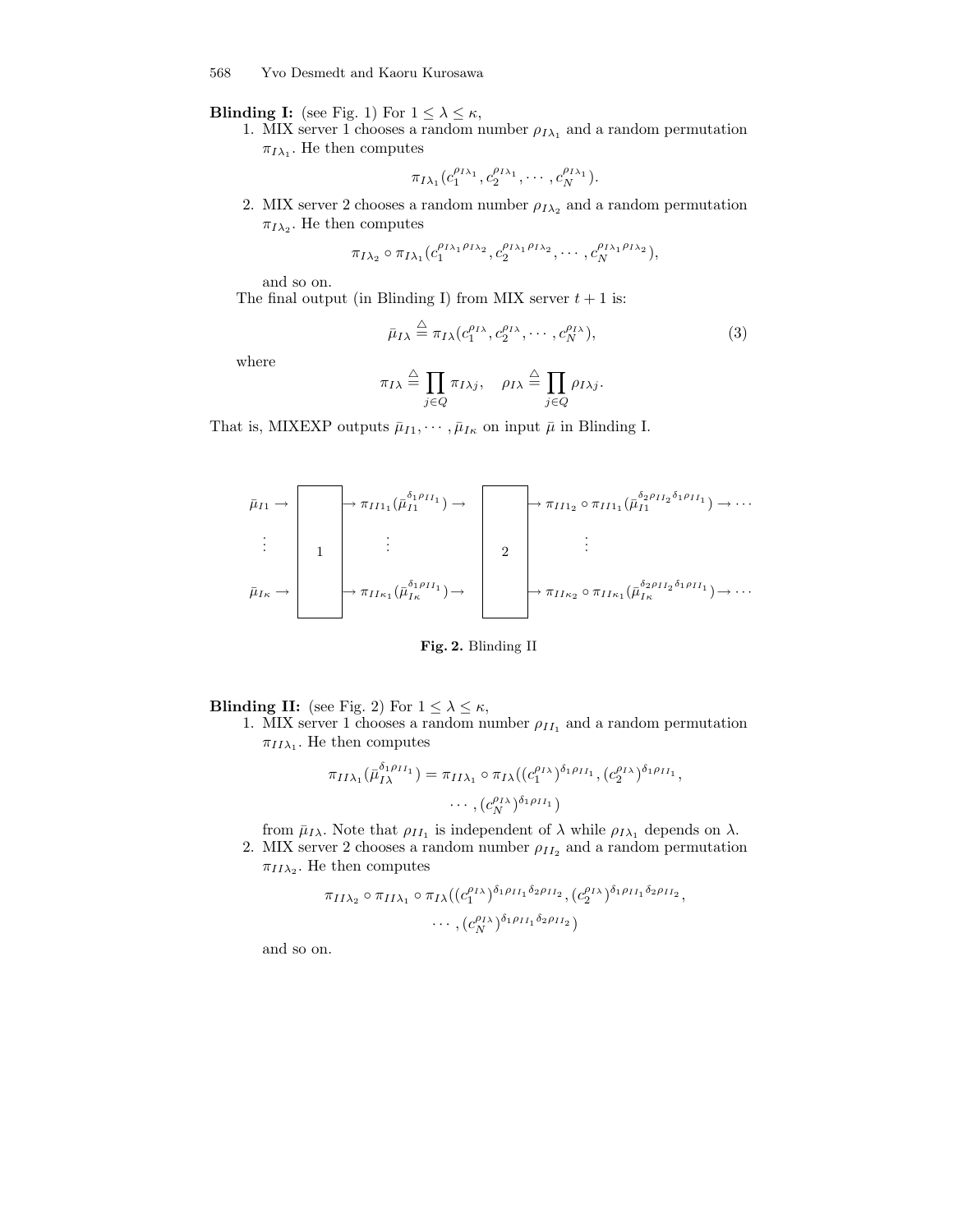The final output (in Blinding II) of MIX server  $t + 1$  is:

$$
\bar{\sigma}_{II\lambda} \stackrel{\triangle}{=} \pi_{II\lambda} \circ \pi_{I\lambda} (c_1^{\rho_{I\lambda}\delta\rho_{II}}, c_2^{\rho_{I\lambda}\delta\rho_{II}}, \cdots, c_N^{\rho_{I\lambda}\delta\rho_{II}}), \tag{4}
$$

where  $\delta$  is defined in eq. (2) and

$$
\pi_{II\lambda} \stackrel{\triangle}{=} \prod_{j \in Q} \pi_{II\lambda j}, \quad \rho_{II} \stackrel{\triangle}{=} \prod_{j \in Q} \rho_{IIj}.
$$

That is, MIXEXP outputs  $\bar{\sigma}_{II1}, \cdots, \bar{\sigma}_{II\kappa}$  on input  $\bar{\mu}_{I1}, \cdots, \bar{\mu}_{I\kappa}$  in Blinding II. From eq. (4), we see that

$$
\bar{\sigma}_{II\lambda}^{1/\rho_{I\lambda}} = \pi_{II\lambda} \circ \pi_{I\lambda} (c_1^{\delta \rho_{II}}, \dots, c_N^{\delta \rho_{II}}).
$$

Note that  $(c_1^{\delta \rho_{II}}, \ldots, c_N^{\delta \rho_{II}})$  of the right hand side is independent of  $\lambda$ . Therefore,  $\bar{\sigma}_{II\lambda}^{1/\rho_{I\lambda}}$  must be equal for  $1 \leq \lambda \leq \kappa$  if each list  $\pi_{II\lambda} \circ \pi_{I\lambda}(c_1^{\delta \rho_{II}}, \ldots, c_N^{\delta \rho_{II}})$  is sorted. Unblinding I, based on this observation, is described as follows.

#### Unblinding I:

- 1. Each MIX server j publishes  $\{\rho_{I\lambda j}\}\$  for  $1 \leq \lambda \leq \kappa$ .
- 2. Each MIX server computes  $\rho_{I\lambda} = \prod_{j\in Q} \rho_{I\lambda j}$  and

$$
\bar{\sigma}_{I\lambda} \stackrel{\triangle}{=} \bar{\sigma}_{II\lambda}^{1/\rho_{I\lambda}} = \pi_{II\lambda} \circ \pi_{I\lambda} (c_1^{\delta \rho_{II}}, \dots, c_N^{\delta \rho_{II}})
$$
(5)

for  $1 \leq \lambda \leq \kappa$ .

3. The lists  $\bar{\sigma}_{I\lambda}$  with  $1 \leq \lambda \leq \kappa$  are sorted and compared. If they are all equal, and no element is zero, then the result is labeled valid, otherwise invalid.

Next in Blinding II for  $\lambda = 1$ , let  $M_j$  denote the product (modulo p) of all the elements constituting the input to MIX server j. Similarly,  $S_j$  denotes the product of all the output elements of MIX server  $j$ . Then it must hold that

$$
S_j = M_j^{\delta_j \rho_{II_j}}.\tag{6}
$$

On the other hand, from eq. (1), we have  $\Delta_j^{\rho_{II_j}} = g^{\delta_j \rho_{II_j}}$ . Therefore, it holds that

$$
S_j = M_j^z
$$
 and 
$$
\Delta_j^{\rho_{II_j}} = g^z
$$

for  $z = \delta_j \rho_{II_j}$ . Unblinding II, based on this observation, is described as follows.

Unblinding II: (for valid results only)

- 1. The MIX servers publish  $\{\pi_{I1j}\}_{j\in Q}$ .
- 2. The computation of  $\bar{\mu}_{I1}$  in "Blinding I" is verified.
- 3. The MIX servers publish  $\{\rho_{IIj}\}_{j\in Q}$ .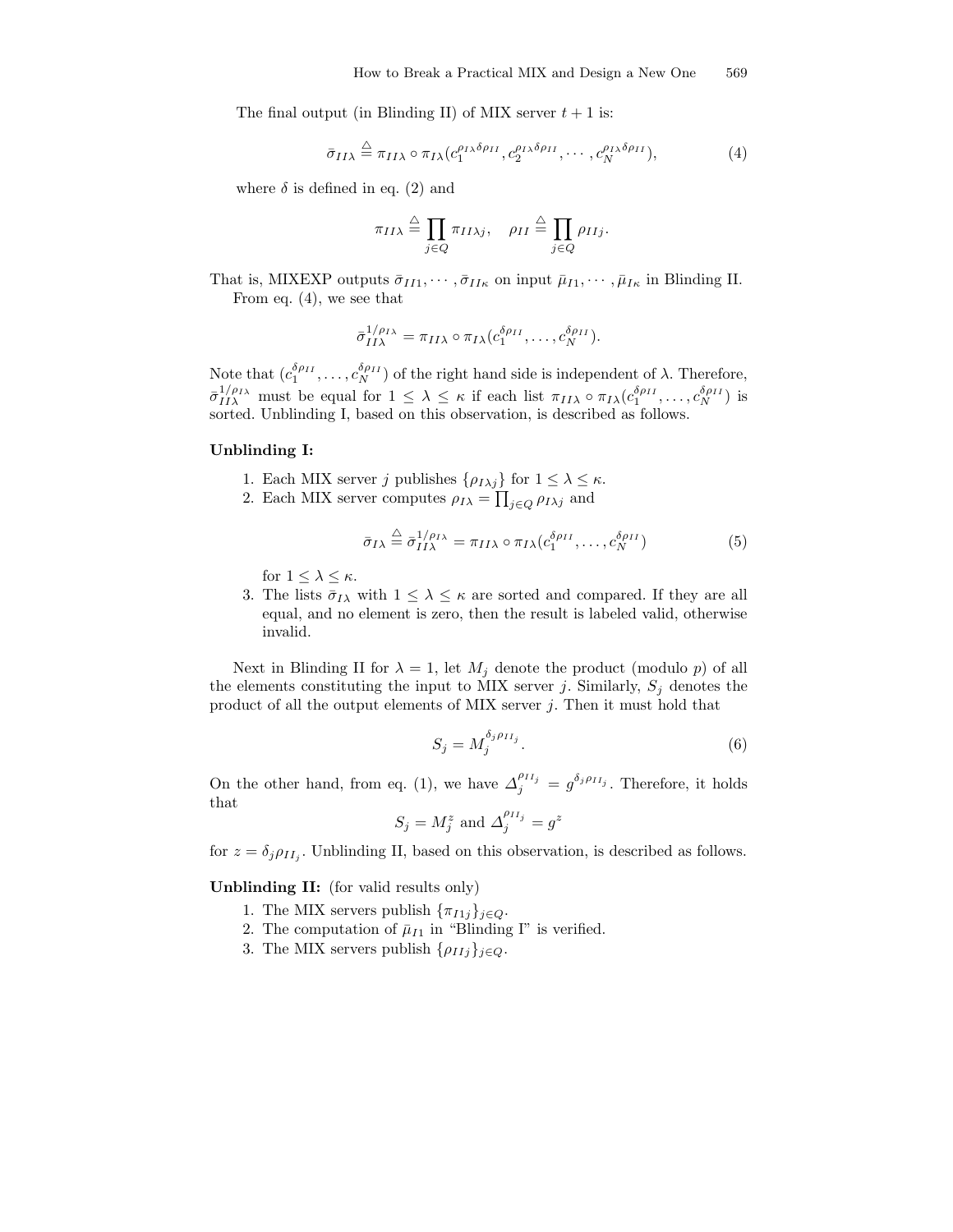#### 570 Yvo Desmedt and Kaoru Kurosawa

4. Each MIX server j proves that

$$
S_j = M_j^z \text{ and } \Delta_j^{\rho_{II_j}} = g^z. \tag{7}
$$

holds for some z by using one of the methods of [7, 25].

5. The MIX servers compute  $\bar{\sigma}_1 = \bar{\sigma}_{I1}^{1/\rho_{II}}$ , and output  $\bar{\sigma}_1$ . Note that  $\bar{\sigma}_1$  is a permutation of  $(c_1^{\delta}, \ldots, c_N^{\delta})$  from eq. (5).

Jakobsson claims that the final output  $\bar{\sigma}_1$  is a permutation of  $(c_1^{\delta}, \ldots, c_N^{\delta})$  if the above protocol (MIXEXP) ends successfully.

# 3.2 Our Attack

We show that Jakobsson's MIXEXP is not robust. This means that his MIX net is not robust. Our attack succeeds if at least one MIX server is malicious.

We exploit a homomorphic property. A dishonest MIX server will first multiply the received inputs. The data is then organized to prevent detection. We now describe the details.

For simplicity, suppose that the last MIX server  $t + 1$  of  $Q$  is malicious. In Blinding II, let her input be  $(d_{\lambda 1}, \ldots, d_{\lambda N})$  for  $1 \leq \lambda \leq \kappa$ . Let

$$
X_{\lambda} \stackrel{\triangle}{=} d_{\lambda 1} * \cdots * d_{\lambda N}.
$$

In our attack, she first chooses random numbers  $\alpha_1, \dots, \alpha_N$  such that

$$
\alpha_1 + \alpha_2 + \cdots + \alpha_N = 1 \bmod q.
$$

Next she outputs

$$
\tilde{\sigma}_{II\lambda} = (X_{\lambda}^{\alpha_1 \delta_{t+1} \rho_{II_{t+1}}}, X_{\lambda}^{\alpha_2 \delta_{t+1} \rho_{II_{t+1}}}, \dots, X_{\lambda}^{\alpha_N \delta_{t+1} \rho_{II_{t+1}}})
$$
(8)

for  $1 \leq \lambda \leq \kappa$ .

We next show that the MIXEXP ends successfully and our cheating is not detected.

### Theorem 1. The check of Unblinding I is satisfied.

**Proof:** In Blinding II, the output of MIX server  $t + 1$  is  $\bar{\sigma}_{II\lambda}$  of eq. (4) if she is honest. Therefore, her input must be

$$
(d_{\lambda_1}, \dots, d_{\lambda_N}) = \pi_{II\lambda_{t+1}}^{-1} (\bar{\sigma}_{II\lambda}^{1/\delta_{t+1}\rho_{II_{t+1}}})
$$
  
=  $\theta_{\lambda} (c_1^{\rho_{I\lambda}\delta\rho_{II}/\delta_{t+1}\rho_{II_{t+1}}}, \dots, c_N^{\rho_{I\lambda}\delta\rho_{II}/\delta_{t+1}\rho_{II_{t+1}}})$ 

for some permutation  $\theta_{\lambda}$  for  $1 \leq \lambda \leq \kappa$ . Therefore,

$$
X_{\lambda}=d_{\lambda_1}*\cdots*d_{\lambda_N}=(c_1*\cdots+c_N)^{\rho_{I\lambda}\delta\rho_{II}/\delta_{t+1}\rho_{II_{t+1}}}=Z^{\rho_{I\lambda}\delta\rho_{II}/\delta_{t+1}\rho_{II_{t+1}}},
$$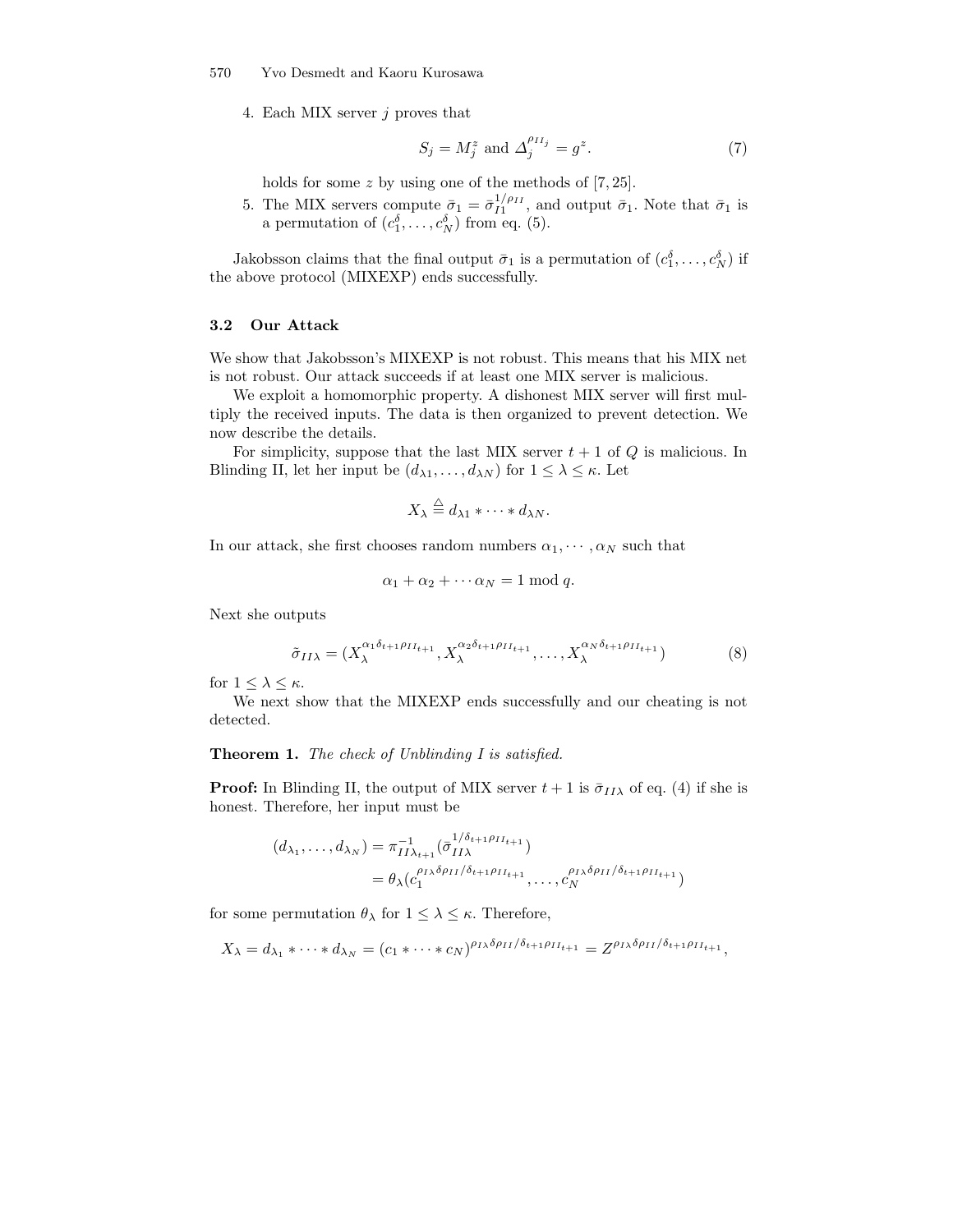where  $Z \stackrel{\triangle}{=} c_1 * \cdots * c_N$ . Then eq. (8) is written as

$$
\tilde{\sigma}_{II\lambda}=(Z^{\alpha_1\rho_{I\lambda}\delta\rho_{II}},\ldots,Z^{\alpha_N\rho_{I\lambda}\delta\rho_{II}}).
$$

Finally, at Step 2 of Unblinding I, each MIX server computes

$$
\tilde{\sigma}_{I\lambda} = \tilde{\sigma}_{II\lambda}^{1/\rho_{I\lambda}} = (Z^{\alpha_1 \delta \rho_{II}}, \dots, Z^{\alpha_N \delta \rho_{II}})
$$
\n(9)

for  $1 \leq \lambda \leq \kappa$ . Note that  $(Z^{\alpha_1 \delta \rho_{II}}, \ldots, Z^{\alpha_N \delta \rho_{II}})$  is independent of  $\lambda$ . Therefore, we see that  $\tilde{\sigma}_{I1} = \tilde{\sigma}_{I2} = \cdots = \tilde{\sigma}_{I\kappa}$ . This means that the check of Unblinding I is satisfied.  $\Box$ 

Theorem 2. The check of Unblinding II is satisfied.

**Proof:** Note that  $M_{t+1} = X_1$  and  $S_{t+1}$  is the product of all the elements of eq. (8) for  $\lambda = 1$ . Therefore, we have

$$
S_{t+1} = X_1^{\alpha_1 \delta_{t+1} \rho_{II_{t+1}}} * \cdots * X_1^{\alpha_N \delta_{t+1} \rho_{II_{t+1}}} = (X_1^{\delta_{t+1} \rho_{II_{t+1}}})^{\alpha_1 + \cdots + \alpha_N}
$$
  
=  $(M_{t+1})^{\delta_{t+1} \rho_{II_{t+1}}}.$ 

Thus, eq. (6) is satisfied. Hence, eq. (7) is satisfied for some z.  $\square$ 

Finally, from eq. (9) and Step 5 of Unblinding II, the output of the MIXEXP becomes as follows.

$$
\tilde{\sigma}_1 = \tilde{\sigma}_{I1}^{1/\rho_{II}} \n= (Z^{\alpha_1 \delta}, \cdots, Z^{\alpha_N \delta}) \n= ((c_1 * \cdots * c_N)^{\alpha_1 \delta}, \cdots, (c_1 * \cdots * c_N)^{\alpha_N \delta}).
$$

This is clearly different from a permutation of  $(c_1^{\delta}, \ldots, c_N^{\delta})$ . (See Step 5 of Unblinding II.) Therefore, the MIXEXP does not compute the correct output without being detected.

# 4 Proposed MIX Net

In this section, we show an efficient t-resilient MIX net by using a certain combinatorial structure over the set of MIX servers.

In Sect. 4.1, we introduce two new concepts, existential-honesty and limitedopen-verification. They will be useful for distributed computation in general. We also define a combinatorial structure which guarantees that our scheme is t-resilient.

Our scheme is given in Sect. 4.2 and Sect. 4.3. We further show an efficient construction of the combinatorial structure by using covering [29] in Sect. 4.4. Covering has recently been used in another cryptographic application: robust secret sharing by Rees et al. [23].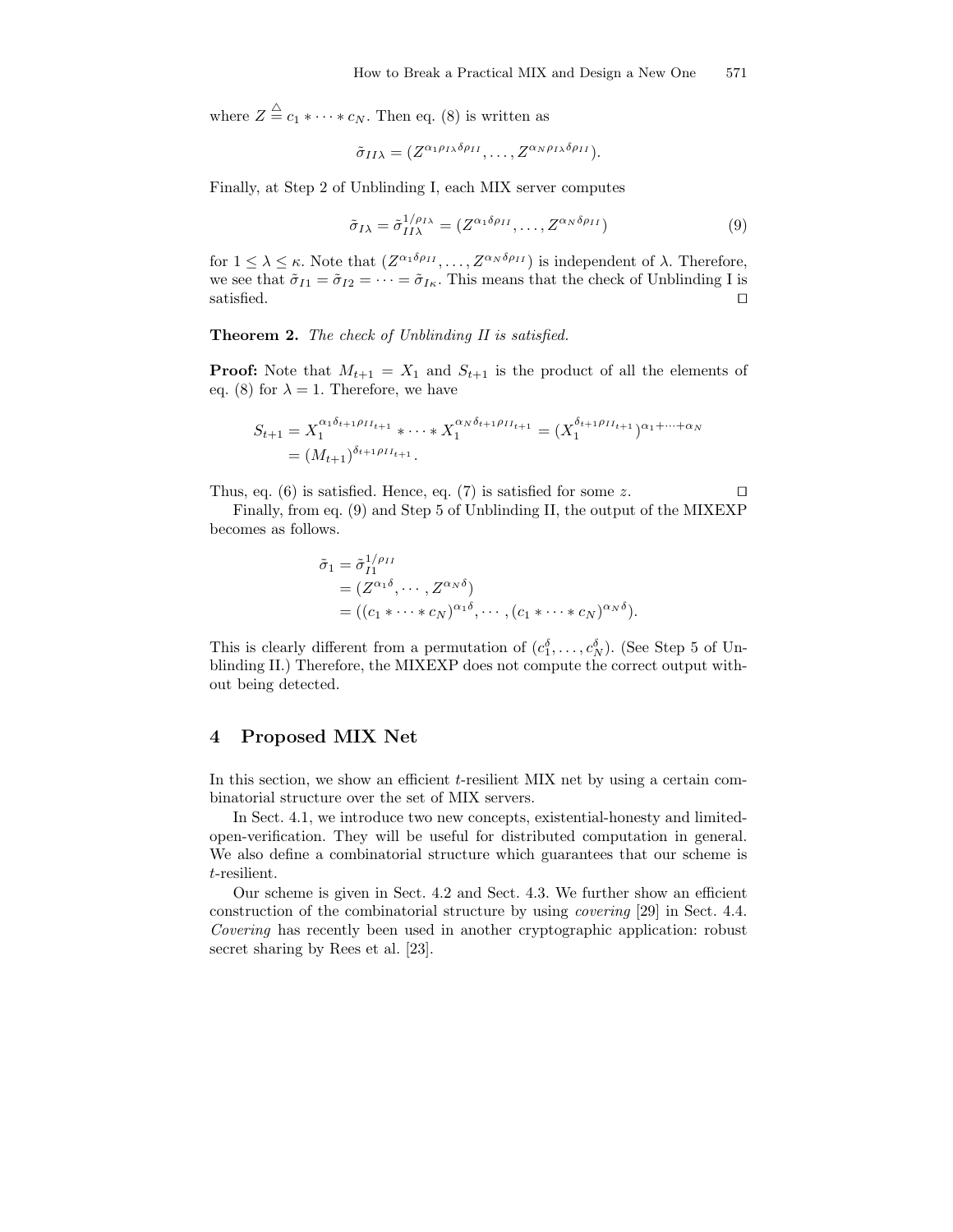## 4.1 Existential-Honesty and Limited-Open-Verification

A set system is a pair  $(X, \mathcal{B})$ , where  $X \stackrel{\triangle}{=} \{1, 2, \ldots, v\}$  and  $\mathcal{B}$  is a collection of blocks  $B_i \subset X$  with  $i = 1, 2, ..., b$ . First, we define  $(v, b, t)$ -verifiers set systems.

**Definition 1.** We say that  $(X, \mathcal{B})$  is a  $(v, b, t)$ -verifiers set system if

1.  $|B_i| = t + 1$  for  $i = 1, 2, ..., b$  and

2. for any subset  $F \subset X$  with  $|F| \leq t$ , there exists a  $B_i \in \mathcal{B}$  such that  $F \cap B_i = \emptyset$ .

Let  $(X, \mathcal{B})$  be a  $(v, b, t)$ -verifiers set system. We identify X with the set of MIX servers. Therefore,  $B_i$  is a subset of MIX servers of size  $t+1$ . We choose  $P_i \in B_i$ arbitrarily for  $1 \leq i \leq b$ .  $P_i$  is called a prover. The other MIX servers of  $B_i$  are called verifiers.

We introduce two new concepts in this paper,

- Existential-honesty and
- $-$  t-open-verification

which we now describe.

Existential honesty follows from Definition 1. Although, existential honesty is not limited to applications in the MIX context, and may be useful in other distributed computation, we focus on its MIX application. In each block one designated party will mix the ciphertexts. As long as one block of MIX servers is free of dishonest machines, the goal of mixing has been achieved. Now we do not know which block satisfies this property. However, Definition 1 guarantees that there always exists one block of honest parties. So, we let each block mix the ciphertexts (i.e. the designated party of that block). What do we do when the designated party of a block  $B_i$  is dishonest? Since a block has  $t+1$  parties, it must be detected. Indeed, there are at most  $t$  dishonest parties. If it is detected, then we ignore the output and proceed with the output of block  $B_{i-1}$  (or an even earlier one if the designated party in  $B_{i-1}$  was dishonest). Now, what happens when one of the verifiers falsely accuses the mixing party of having been dishonest. Then we know that this block is not free of dishonest parties, and therefore the block under consideration is not the one of Definition 1, so we can just ignore the output of the block. In other words, we do not have to decide whether the one who mixed it was honest or not.

We now explain *t-open-verification*. In many secure distributed computation protocols zero-knowledge is used to prove that the computation was done correctly. In our approach we do not need zero-knowledge, the prover will reveal the secrets he used. However, he will only do this to  $t$  parties. The existential honesty guarantees that all parties in at least one of the blocks of MIX servers will *all* be honest. So, the prover can reveal the secret he used. This speeds up the verification dramatically.

We now formally describe the scheme in full detail.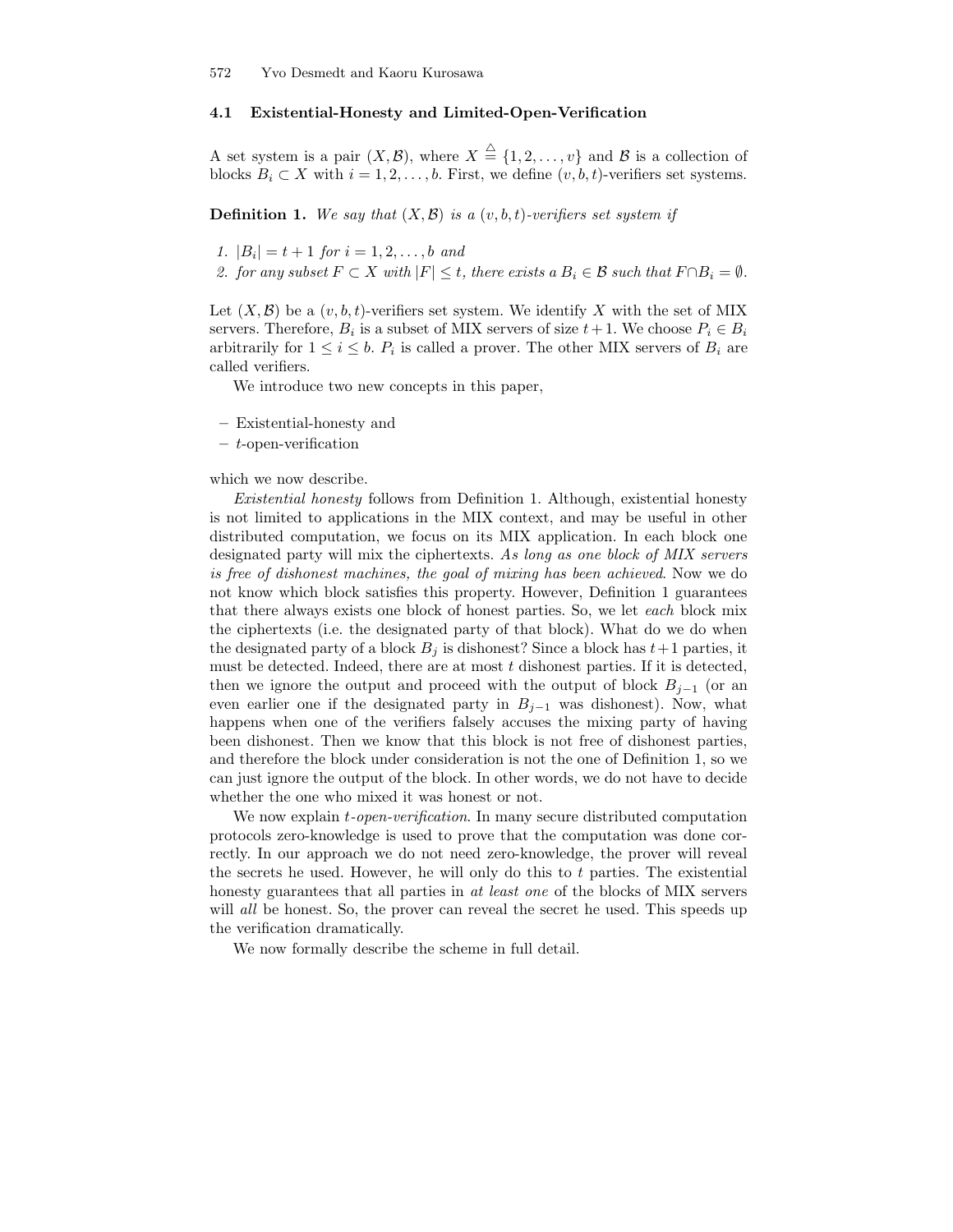### 4.2 Initialization

Let  $y(= g^x \mod p)$  be a public key of the ElGamal scheme as shown in Sect. 2.2. We assume that the secret key x is distributed among  $v$  MIX servers by using Shamir's  $(t + 1, v)$  secret sharing scheme. Actually, we use a robust  $(t + 1, v)$ threshold ElGamal decryption scheme. (See the end of the next subsection for more details.)

- 1. Each user *i* computes a ciphertext  $c_i = (a_i, b_i, aux_i, sig_i)$  by the non-malleable ElGamal encryption scheme [28] as shown in Sect. 2.3. That is,  $(a_i, b_i)$  =  $(g^{\gamma_i}, m_i y^{\gamma_i})$  is the ciphertext of the usual ElGamal scheme,  $a u x_i$  is the auxiliary information and  $sig_i$  is the Schnorr's signature of  $(a_i, b_i, aux_i)$  such that  $a_i$  is a public key and  $\gamma_i$  is the secret key.
- 2. Each user  $i$  posts his ciphertext  $c_i$  to the bulletin board.
- 3.  $c_i$  is discarded if the signature is not valid.

### 4.3 Main Protocol

We assume that all MIX servers of  $B_i$  share a common key  $e_i$  for  $1 \le i \le b$ . We extract  $(a_i, b_i)$  from a valid ciphertext  $c_i$ . Let

$$
A_0 = ((a_1, b_1), \ldots, (a_N, b_N)).
$$

We wish to produce a random permutation of the list  $(m_1, \ldots, m_N)$ , where  $m_i = b_i/a_i^x$  is the plaintext of  $(a_i, b_i)$ . A prover of a block  $B_i$  first publishes  $A_1$ which is a randomly permuted list of reencrypted ciphertexts of  $A_0$ . He then privately broadcasts the secret random string  $R_i$  he used to the verifiers in the same block  $B_i$ . Each verifier of  $B_i$  checks the validity of  $A_0$  by using  $R_i$ .

For  $j = 1, ..., b$ , do:

Step 1. Let

$$
A_0 = ((\hat{a}_1, \hat{b}_1), \dots, (\hat{a}_N, \hat{b}_N)).
$$

The prover  $P_j$  of block  $B_j$  chooses random numbers  $s_1, \ldots, s_N$  and a random permutation  $\pi_j$ . She computes

$$
A_1 = \pi_j((\hat{a}_1 g^{s_1}, \hat{b}_1 y^{s_1}), \dots, (\hat{a}_N g^{s_N}, \hat{b}_N y^{s_N})).
$$

and then publishes  $A_1$ .  $(A_1$  is commonly used for all the verifiers of  $B_i$ .)

- Step 2.  $P_j$  encrypts  $s_1, \ldots, s_N$  and  $\pi_j$  by the key  $e_j$  of block  $B_j$ . Then  $P_j$  publishes these ciphertexts. ( $P_j$  is broadcasting  $s_1, \ldots, s_N$  and  $\pi_j$  secretly to all the verifiers of  $B_j$ .)
- Step 3. Each verifier of block  $B_i$  decrypts the above ciphertexts and checks whether  $A_1$  is computed correctly by using  $s_1, \ldots, s_N$  and  $\pi_i$ . He outputs "ACCEPT" if A<sup>1</sup> is computed correctly and "REJECT" otherwise.
- Step 4. If some verifier of block  $B_j$  outputs "REJECT", then  $A_1$  is *ignored*. Otherwise, let  $A_0 := A_1$ .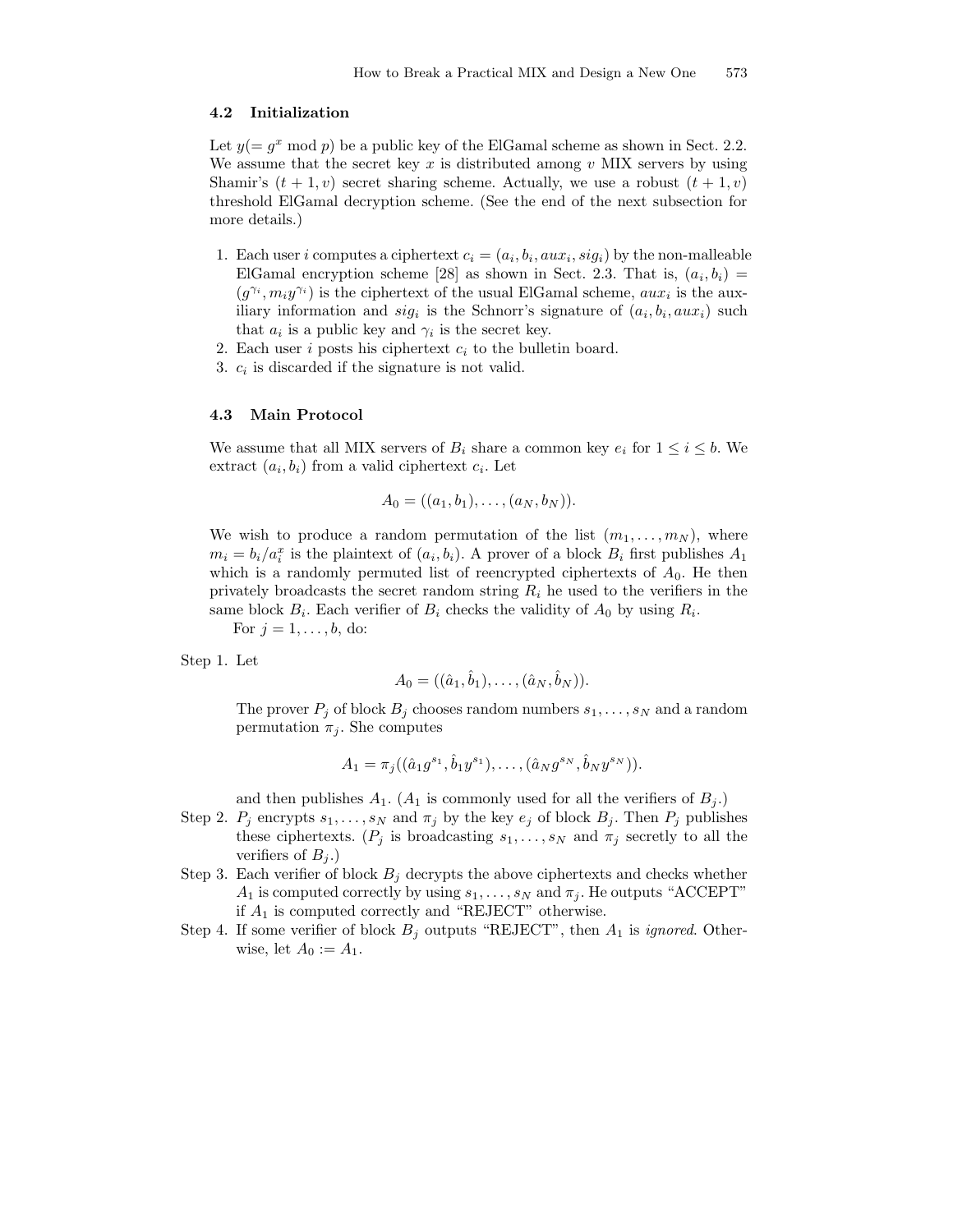#### 574 Yvo Desmedt and Kaoru Kurosawa

Let the final result be  $A_0 = ((\hat{c}_1, \hat{d}_1), \dots, (\hat{c}_N, \hat{d}_N)).$ 

Next any  $(t+1)$  MIX servers decrypt each  $(\hat{c}_i, \hat{d}_i)$  by using a robust  $(t+1, v)$ threshold ElGamal decryption scheme. Finally, we obtain a random permutation of the list  $(m_1, \ldots, m_N)$ .

Gennaro et al. showed a robust threshold RSA signature scheme in [12]. A robust  $(t + 1, v)$  threshold ElGamal decryption scheme is easily obtained by applying their technique to ElGamal decryption.

### 4.4 Construction of the Set System

Let  $v = (t + 1)^2$ ,  $b = t + 1$ ,  $X = \{1, 2, \dots, (t + 1)^2\}$  and  $B_i = \{(i - 1)(t +$  $1) + 1, \cdots, i(t + 1)$  for  $1 \leq i \leq b$ . Then it is easy to see that  $(X, \mathcal{B})$  is a  $((t+1)^2, t+1, t)$ -verifiers set system.

We next show a more efficient  $(v, b, t)$ -verifiers set system. A set system  $(X, \mathcal{B})$ is called a  $(v, k, t)$ -covering if [29]

1.  $|B_i| = k$  for  $1 \leq i \leq b$  and

2. every  $t$ -subset of  $X$  is included in at least one block.

From [17], we have the following proposition. (We learned about proposition 1 from [23].)

**Proposition 1.** Suppose that  $k = even$  and

$$
3 \le s \le \frac{t+3}{2},
$$
  

$$
k\left(t - \frac{s-3}{2}\right) \le v < k\left(t - \frac{s-4}{2}\right).
$$

Then there exists a  $(v, v-k, t)$ -covering such that  $b = t+s$ . Further, each element  $a \in X$  is included in at most two blocks.

See [17, 23] for the construction.

We next borrow the following lemma from [23] in which the lemma was used for robust secret sharing schemes. The proof will be clear.

**Lemma 1.**  $(X, \mathcal{B})$  is a  $(v, b, t)$ -verifiers set system if and only if the set system  $(X, \mathcal{B}^c)$  is a  $(v, v-t-1, t)$ -covering, where  $\mathcal{B}^c \stackrel{\triangle}{=} \{X \setminus B_i \mid B_i \in \mathcal{B}\}.$ 

Then we obtain a  $(v, b, t)$ -verifiers set system as follows.

**Corollary 1.** For  $t = odd$ , there exists a  $(v, b, t)$ -verifiers set system such that

$$
v = \frac{3}{4}(t+1)^2 \text{ and } b = \frac{3}{2}(t+1). \tag{10}
$$

Further, each element  $a \in X$  is included in at most two blocks.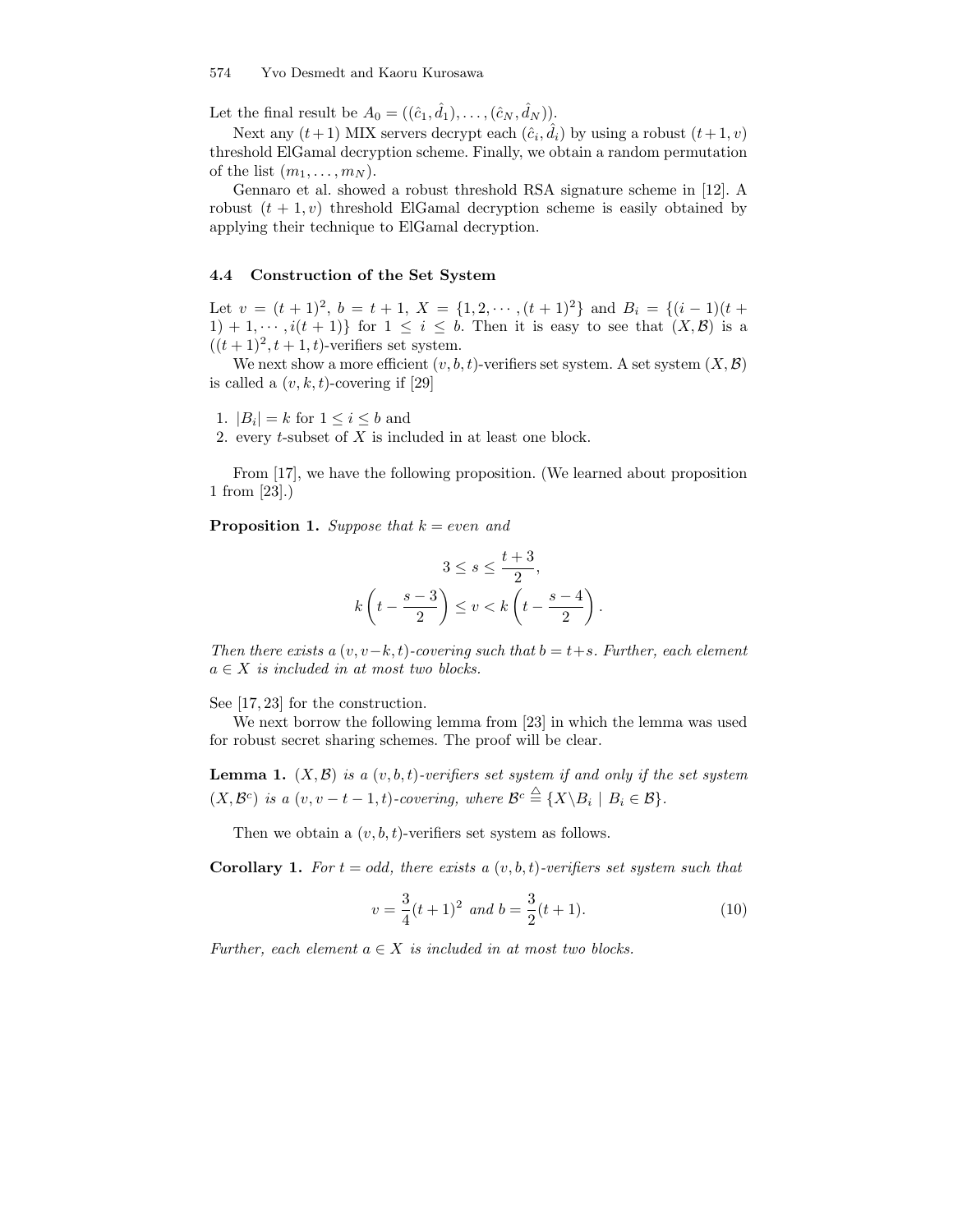**Proof:** In Proposition 1, let  $k = t + 1$  and  $s = (t + 3)/2$ .

The fact that each MIX server is included in at most two blocks is primordial to understand the efficiency analysis described further on.

We show a small example of Corollary 1. Let  $t = 3, b = 6, v = 12$  and

$$
B_1 = (1, 2, 3, 4), B_2 = (3, 4, 5, 6), B_3 = (5, 6, 1, 2),
$$

 $B_4 = (7, 8, 9, 10), B_5 = (9, 10, 11, 12), B_6 = (11, 12, 7, 8)$ 

Then it is easy to see that this is a  $(12, 6, 3)$ -verifiers set system which satisfies Corollary 1.

### 4.5 Efficiency

In the  $(v, b, t)$ -verifiers set system of Corollary 1, each MIX server is included in at most two blocks. Therefore, each MIX server acts as a prover at most twice and acts as a verifier at most twice.

In Step 1 and Step 2, each prover computes  $A_1$  and encrypts  $s_1, \dots, s_N$ and  $\pi_j$ . This computation cost is  $O(N)$ . He publishes  $A_1$  and the ciphertexts of  $s_1, \dots, s_N$  and  $\pi_j$ . This communication cost is  $O(N)$ . Therefore, the total cost of the prover is  $O(N)$ . In Step 3, each verifier decrypts the ciphertexts of  $s_1, \dots, s_N$ ,  $\pi_i$  and checks the validity of  $A_1$ . This computation cost is  $O(N)$ . He publishes "ACCEPT" or "REJECT". This communication cost is  $O(1)$ . Therefore, the total cost of the verifier is  $O(N)$ . In the end, the total cost of each MIX server is  $O(N)$ .

An alternative method to compute the computation cost per user is to analyze the total cost and then divide by the total number of MIX servers. One needs then to take into account that the number of MIX servers is  $O(t^2)$ , compared to  $O(t)$  in previous work.

### 5 Security of the Protocol

### 5.1 Verifiability

Suppose that the prover  $P_j$  of  $B_j$  is malicious and  $A_1$  is not correctly computed. Then there exists at least one honest verifier in  $B_i$  because  $|B_i| = t+1$  and there exist at most  $t$  malicious MIX servers. The honest verifier outputs "REJECT" at Step 3. Therefore,  $A_1$  is ignored at Step 4.

#### 5.2 Robustness

For any t malicious MIX servers, there exists at least one  $B_i$  in which all MIX server are honest from Def.1. This  $B_i$  computes  $A_1$  correctly. On the other hand, any invalid  $A_1$  is ignored from the verifiability. Therefore, our protocol outputs a random permutation of  $(m_1, \ldots, m_N)$  correctly even if there are at most t malicious MIX servers.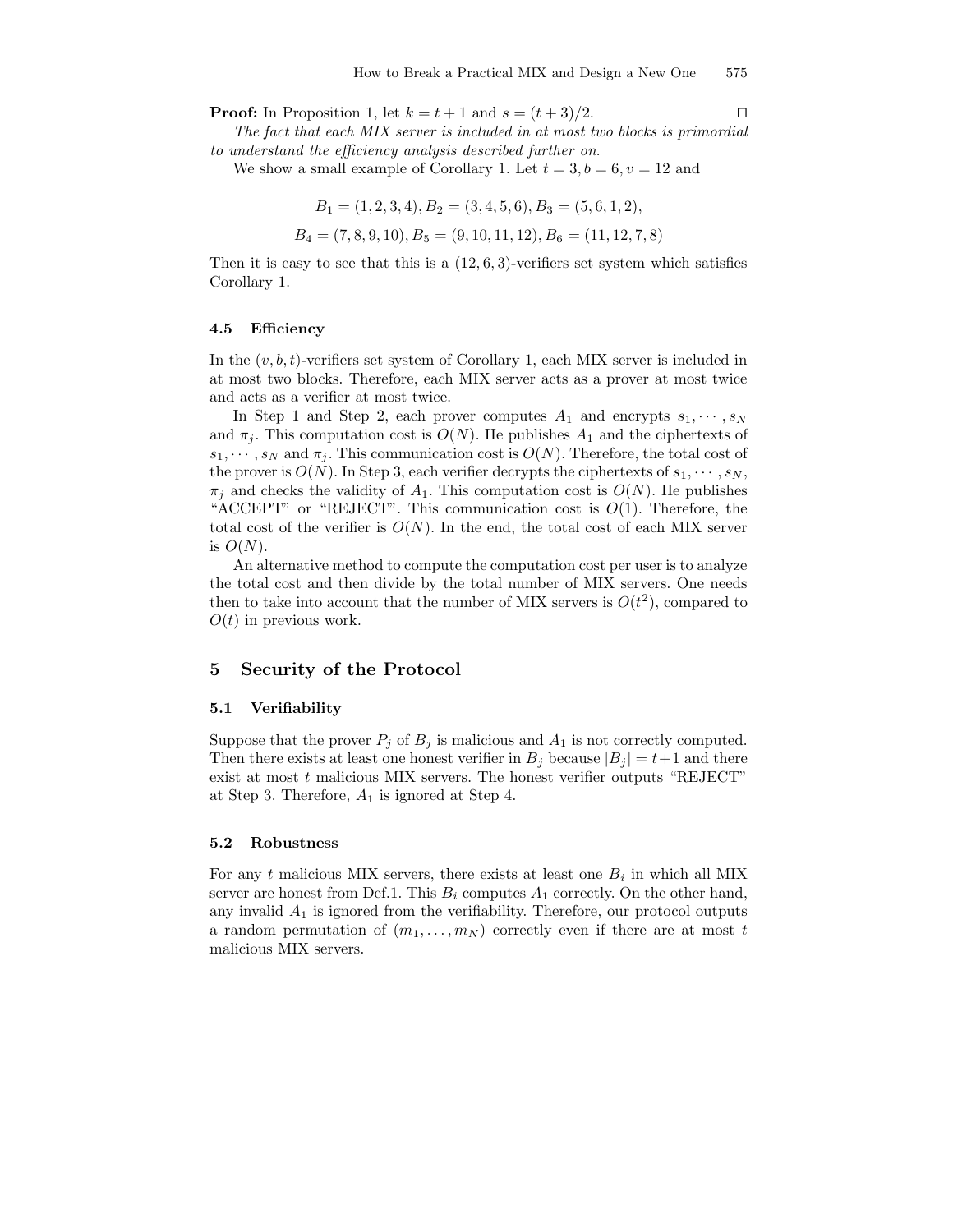## 5.3 Privacy (Sketch)

The ElGamal based encryption scheme of [28] is known to be non-malleable under adaptive chosen ciphertext attack. Let  $c_1, c_2$  be two ciphertexts and  $m_1, m_2$ be the plaintexts. Then by using the result of [4], we can show that there exists no probabilistic polynomial time  $(p.p.t.)$  Turing machine  $D$  (distinguisher) which can distinguish  $(c_1, c_2, m_1, m_2)$  and  $(c_1, c_2, m_2, m_1)$  with meaningful probability. This is the minimum requirement that any MIX net of this type must satisfy. We also assume that it satisfies plaintext awareness [5] which means that no p.p.t. adversary can create a ciphertext c without knowing its underlying plaintext m.

Now consider an adversary  $M_0$  who can control at most t MIX servers and at most  $N-2$  out of the N users posting encrypted messages. It is the goal of the adversary  $M_0$  to match each one of the two plaintexts  $m_1, m_2$  to their corresponding ciphertexts  $c_1, c_2$  that he does not control. In other words,  $M_0$ wishes to distinguish  $(c_1, c_2, m_1, m_2)$  and  $(c_1, c_2, m_2, m_1)$ .

Suppose that there exists a p.p.t. adversary  $M_0$  who can distinguish  $(c_1, c_2,$  $(m_1, m_2)$  and  $(c_1, c_2, m_2, m_1)$  with meaningful probability. For simplicity, suppose that  $M_0$  controls users  $3, \cdots, N$ .

We will show a distinguisher D. The input to D is  $(c_1, c_2, z_1, z_2)$ , where  $(z_1, z_2) = (m_1, m_2)$  or  $(m_2, m_1)$ . D first gives  $c_1, c_2$  to  $M_0$  and runs the users part of  $M_0$ . Then  $M_0$  outputs  $c_3, \dots, c_N$ . From the *plaintext awareness* assumption,  $M_0$  knows the plaintexts  $m_3, \dots, m_N$  for  $c_3, \dots, c_N$ . Therefore, D knows the set of  $\{m_1, m_2, m_3, \cdots, m_N\}.$ 

D next runs the main body of our protocol in such a way that  $D$  simulates the part of honest MIX servers faithfully and uses  $M_0$  for the part of malicious MIX servers. Let the output of the main body be  $A_0 = ((\hat{c}_1, \hat{d}_1), \dots, (\hat{c}_N, \hat{d}_N)).$ Note that  $A_0$  is a random permutation of randomized ciphertexts  $c_1, \dots, c_N$ from Sect. 5.2.

Let  $\pi$  be a random permutation. Let  $\hat{m}_i$  denote the plaintext of  $(\hat{c}_i, \hat{d}_i)$  for  $1 \leq i \leq N$ . Then we can show that  $M_0$  cannot distinguish  $(\hat{c}_i, \hat{d}_i, \hat{m}_i)$  and  $(\hat{c}_i, \hat{d}_i, m_{\pi(i)})$  under the decision Diffie-Hellman assumption. D finally generates a view of  $M_0$  for the robust  $(t+1, n)$  threshold ElGamal decryption scheme with  $(\hat{c}_i, \hat{d}_i, m_{\pi(i)})$  by using the technique of [8, 12] for  $1 \leq i \leq N$ .

Then  $M_0$  can distinguish  $(c_1, c_2, m_1, m_2)$  and  $(c_1, c_2, m_2, m_1)$  with meaningful probability from our assumption on  $M_0$ . Hence, D can distinguish  $(c_1, c_2, m_1, m_2)$ and  $(c_1, c_2, m_2, m_1)$  with meaningful probability. However, this is a contradiction.

# 6 Open Problems

This paper introduces several open problems, in particular:

– whether the new tools of existential-honesty and limited-open-verification can be used in other secure distributed computation.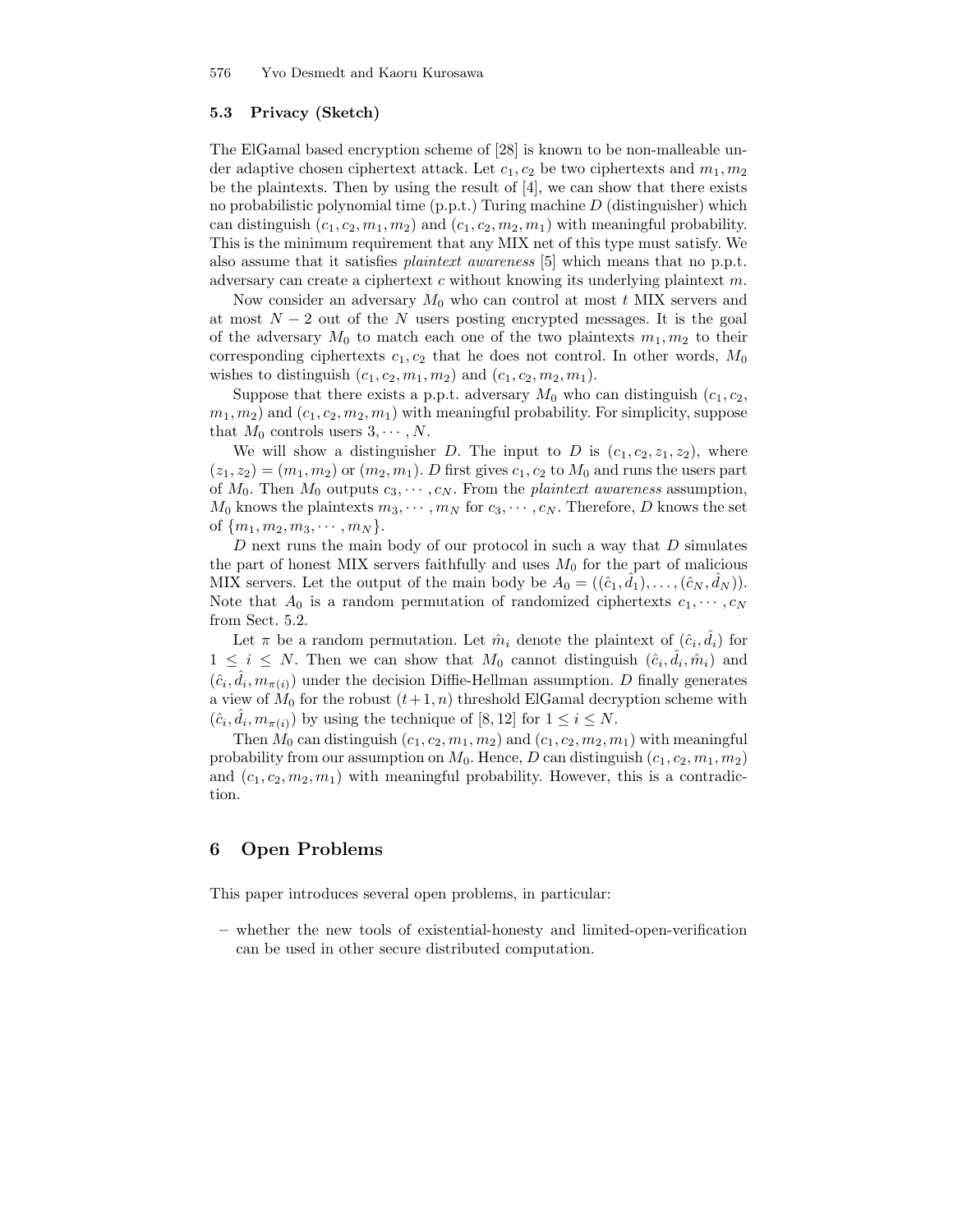- whether there are other choices of v. Indeed, when t is large the required number of MIX servers only grows quadratic. Although this is reasonable for a theoretician, from a practical viewpoint, the question is worth addressing.
- is  $O(N)$  the minimum required effort per MIX server while maintaining tprivacy, t-verifiability, and t-robustness, in a network with  $O(t^2)$  servers.

#### Acknowledgement

The authors thank Prof. Stinson for providing in August 1999 the second author of the paper with a preliminary copy of their Rees et al. paper [23]. The authors are grateful for the many comments received from the referee and from Dr. Jakobsson who shepherded the rewriting of the paper. Many of these comments have significantly contributed to increase the readability of the text.

# References

- 1. M. Abe, "Universally verifiable mix-net with verification work independent of the number of mix-centers," Eurocrypt '98, pp. 437–447.
- 2. M. Abe, "A mix-network on permutation networks," ISEC Technical report 99-10 (in Japanese) (May, 1999)
- 3. M. Abe, "Mix-networks on permutation networks," Asiacrypt '99, pp. 258–273.
- 4. M. Bellare, A. Desai, D. Poincheval, P. Rogaway, "Relations among notions of security for public key encryption schemes," Crypto '98, pp. 26–45.
- 5. M. Bellare, P. Rogaway, "Optimal asymmetric encryption How to encrypt with RSA," Eurocrypt '94, pp. 92–111.
- 6. D. Chaum, "Untraceable electronic mail, return addresses, and digital pseudonyms," Communications of the ACM, Vol. 24, 1981, pp. 84-88.
- 7. D. Chaum, H. Van Antwerpen, "Undeniable signatures," Crypto '89, pp. 212-216.
- 8. Y. Desmedt, Y. Frankel, "Threshold cryptosystems," Crypto '89, pp. 307–315.
- 9. D. Dolev, C. Dwork, M. Naor, " Non-malleable cryptography," STOC '91, pp. 542- 552.
- 10. T. ElGamal, "A public-key cryptosystem and a signature scheme based on discrete logarithms," Crypto '84, pp. 10-18.
- 11. A. Fujioka, T. Okamoto, K. Ohta, "A practical secret voting scheme for large scale elections," Auscrypt '92, pp. 244-251.
- 12. R. Gennaro, S. Jarecki, H. Krawczyk, T. Rabin, "Robust and efficient sharing of RSA functions," Crypto '96, pp. 157–172.
- 13. M. Jakobsson, "A practical MIX," Eurocrypt '98, pp. 448–461.
- 14. M. Jakobsson, D. M'Raihi, "Mix-based electronic payments," SAC'98, pp. 157–173.
- 15. M. Jakobsson, "Flash mixing," PODC'99, pp. 83–89.
- 16. M. Jakobsson, A. Juels "Millimix: Mixing in small batches," DIMACS Technical report 99-33 (June 1999)
- 17. W. H. Mills, "Covering design I: coverings by a small number of subsets," Ars Combin. 8, (1979), pp. 199–315.
- 18. W. Ogata, K. Kurosawa, K. Sako, K. Takatani, "Fault tolerant anonymous channel," ICICS '97, pp. 440-444.
- 19. C. Park, K. Itoh, K. Kurosawa, "All/nothing election scheme and anonymous channel," Eurocrypt '93, pp. 248-259.